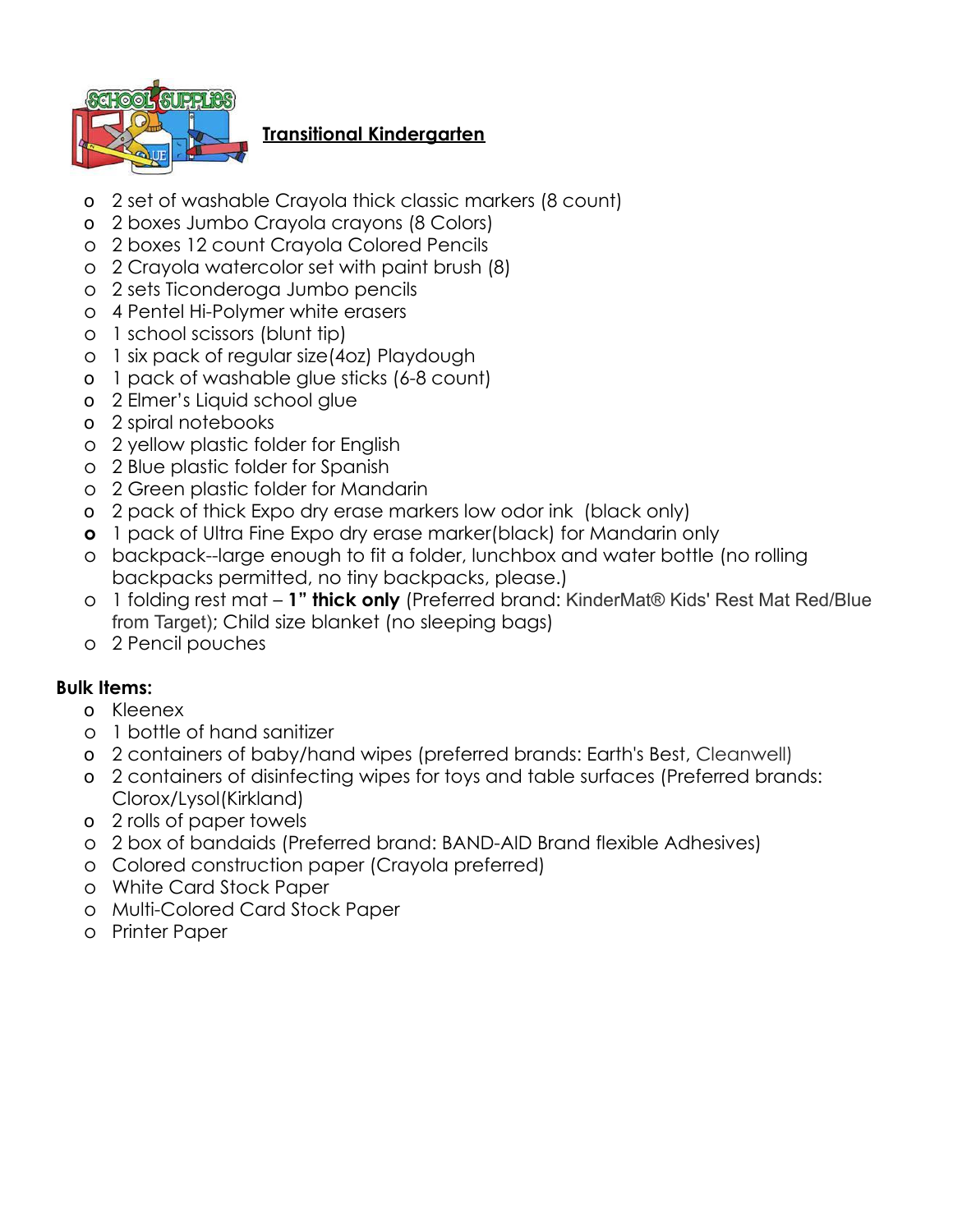

**Kindergarten**

- o 2 boxes of Crayola crayons (24 count)
- o 2 set of washable Crayola thick classic markers (8 count)
- o 2 box 12 ct Crayola Colored Pencils
- o 2 Crayola watercolor sets with paint brush (8)
- o 1 six pack of regular size(4oz) Playdough
- **o** 1 pack--school scissors (blunt tip)
- o 1 pack of Ticonderoga yellow #2 pencils (24 count)
- o 4 Pentel Hi-Polymer white erasers
- o 1 packs of washable glue sticks (6 count)
- o 2 Elmer's Liquid school glue
- o 2 pack of 100 blank index cards 3 X 5 for sight word/HFC flash cards
- o 1 Spiral notebook
- o 2 primary journal composition book
- o 2 yellow plastic folder for English
- o 2 Blue plastic folder for Spanish
- o 2 Green plastic folder for Mandarin
- o 2 packs of thick Expo dry erase markers low odor ink (black only)
- o 1 pack of Ultra Fine Expo dry erase marker(black) Mandarin Only
- o backpack--large enough to fit a folder, lunchbox and water bottle (no rolling backpacks permitted, no tiny backpacks, please.)
- o 2 Pencil boxes

- o Kleenex
- o 1 bottle of hand sanitizer
- o 2 containers of baby/hand wipes (preferred brands: Earth's Best, Cleanwell)
- o 2 containers of disinfecting wipes for toys and table surfaces (Preferred brands: Clorox/Lysol(Kirkland)
- o 1 roll of paper towels
- o 2 box of bandaids (Preferred brand: BAND-AID Brand flexible Adhesives)
- o Colored construction paper (Crayola preferred)
- o Card Stock 1 white and 1 multicolor
- o Printer Paper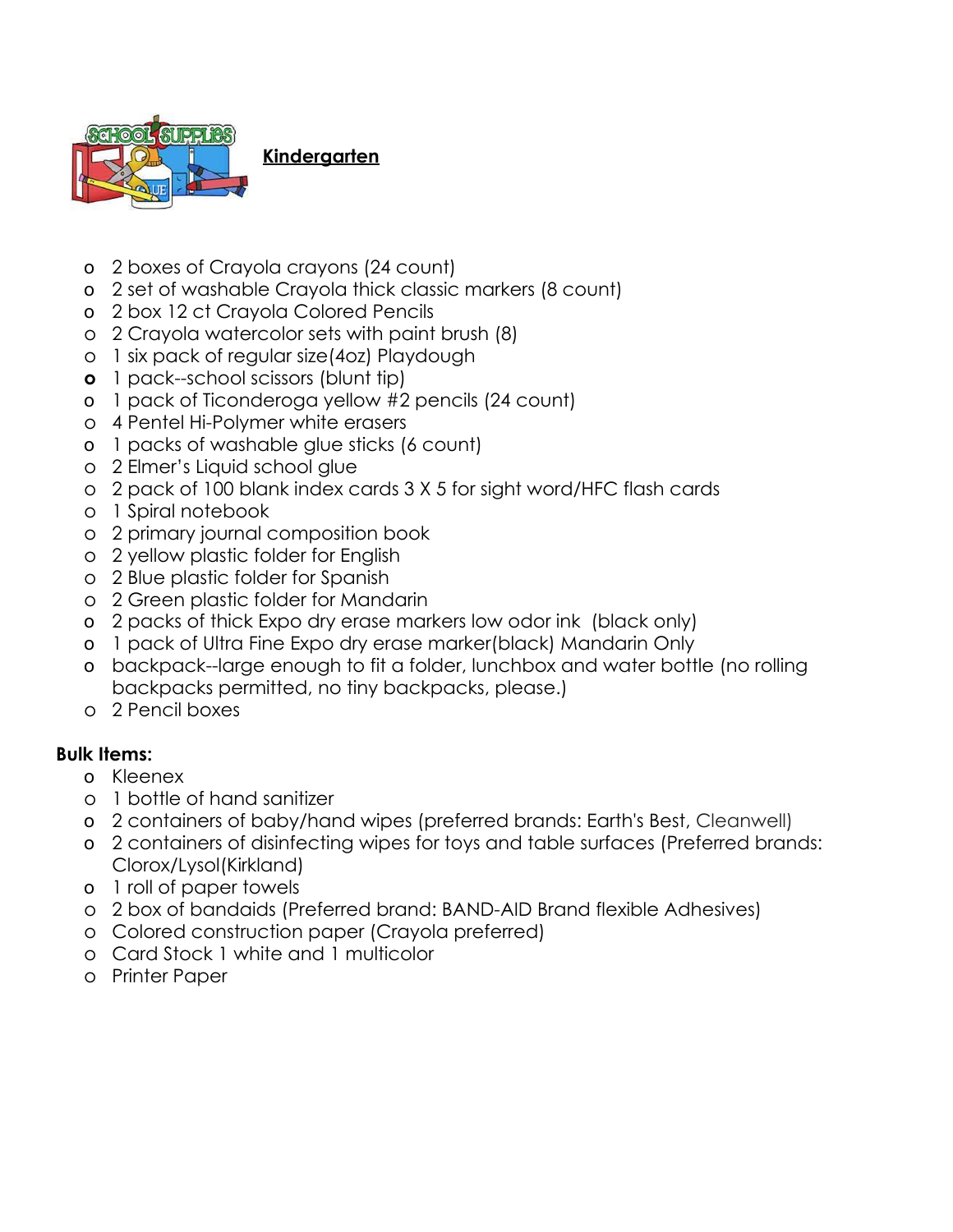

**1 st Grade**

- o 1 box of Crayola crayons (24 count)
- o 1 set of washable Crayola thick classic markers (8 count)
- o 1 Crayola watercolor set with paint brush (8)
- o 1 pack of Crayola Multicultural Crayons (8 count)
- o 2 pack of yellow #2 pencils (24 count)
- o 4 Pentel Hi-Polymer white erasers
- o 1 pack of glue sticks (6-8 count)
- o 1 pair of scissors, 5" (blunt tip)
- o 4 composition books (wide ruled)
- o 1 One-inch, plain white three-ring binder with exterior and interior pockets (Mandarin Class Only)
- o 4 plastic folders with pockets, with prongs, plain, no design, one of each: blue, red, green, and orange
- o 1 pack of 100 **blank** 3 X 5 index cards
- o 1 pack of thick Expo dry erase markers low odor ink (multi-color)
- o 1 pack of Ultra Fine Expo dry erase marker(black)

- o Kleenex
- o 1 bottle of hand sanitizer
- o 2 containers of baby/hand wipes (preferred brands: Earth's Best, Cleanwell)
- o 2 containers of disinfecting wipes for table surfaces (Preferred brands: Clorox/Lysol(Kirkland)
- o 1 roll of paper towels
- o 2 box of bandaids (Preferred brand: BAND-AID Brand flexible Adhesives)
- o Colored construction paper
- o Card Stock 1 white and 1 multicolor
- o Printer Paper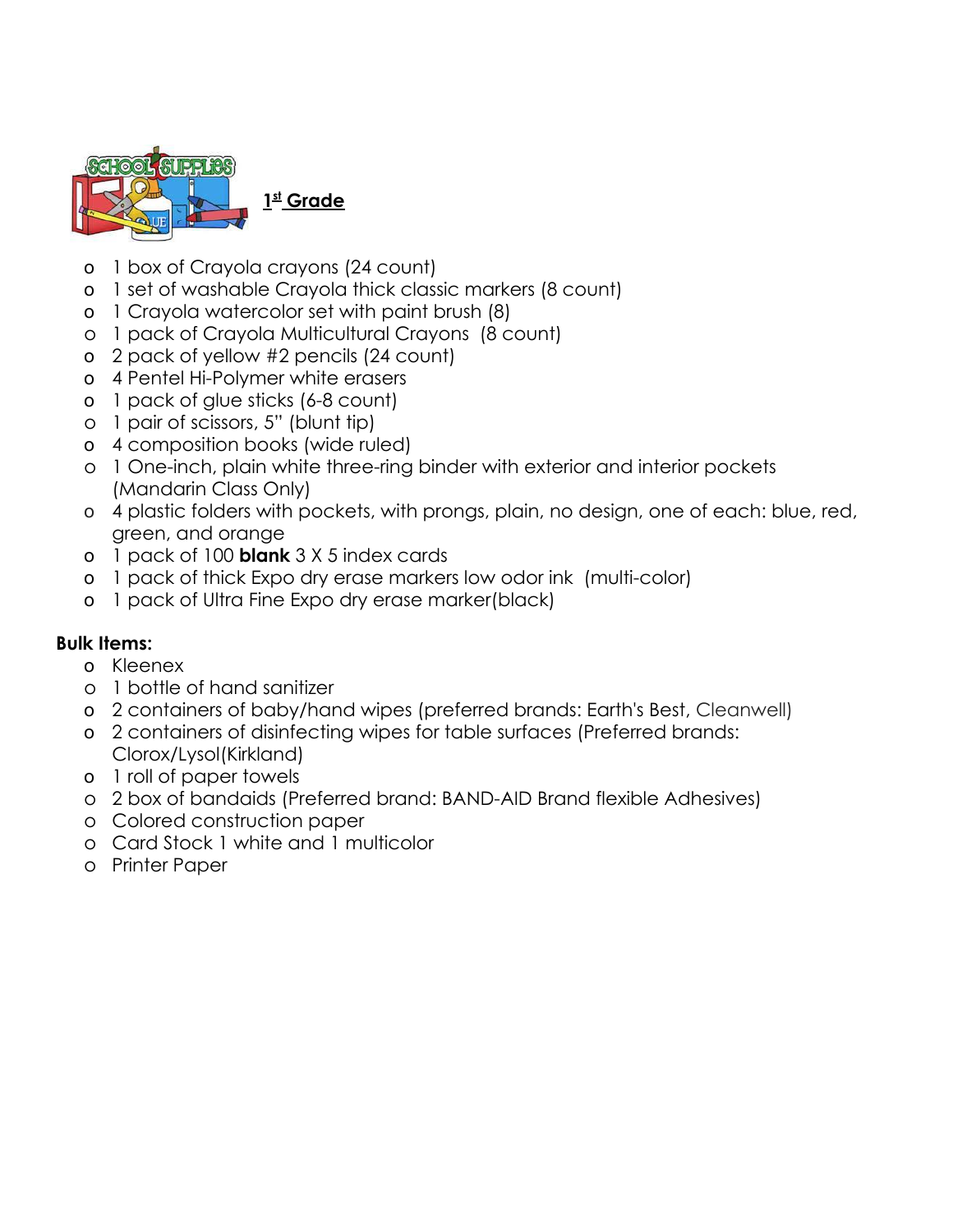

**2nd Grade**

- o 1 box of Crayola crayons (24 count)
- o 1 set of washable Crayola thick classic markers (8 count)
- o 1 pack of Crayola Multicultural Crayons (8 count)
- o 1 Crayola watercolor set with paint brush (8)
- o 1 pack of yellow #2 pencils (24 count)
- o 1 pair of scissors, 5" (blunt tip)
- o 4 Pentel Hi-Polymer white erasers
- o 1 pack of glue sticks (6-8 count)
- o 1 One-inch, plain white three-ring binder with exterior and interior pockets (Mandarin Class Only)
- o 4 composition books (wide rule)
- o 2 folders with prongs, pockets, plain, no design, any color
- o 1 pack of 100 **blank** 3 X 5 index cards
- o 1 pack of thick Expo dry erase markers low odor ink (multi-color)
- **o** 1 pack of Ultra Fine Expo dry erase marker(black)

- o Kleenex
- o 1 bottle of hand sanitizer
- o 2 containers of baby/hand wipes (preferred brands: Earth's Best, Cleanwell)
- o 2 containers of disinfecting wipes for table surfaces (Preferred brands: Clorox/Lysol(Kirkland)
- o 1 roll of paper towels
- o 2 box of bandaids (Preferred brand: BAND-AID Brand flexible Adhesives)
- o backpack--large enough to fit a folder (no rolling backpacks permitted)
- o Colored construction paper
- o Card Stock 1 white and 1 multicolor
- o Printer Paper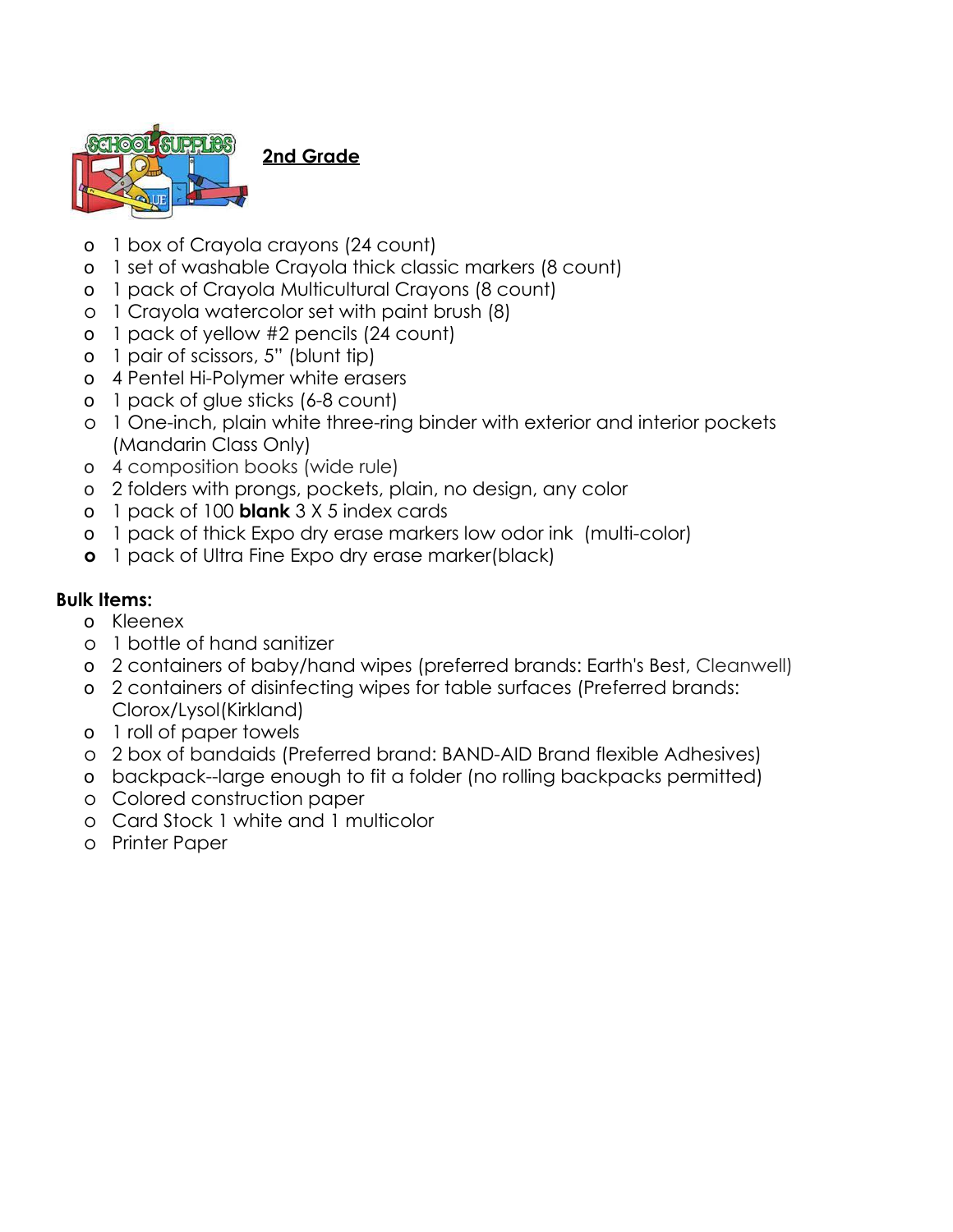

**3rd-4th Grade**

- o 1 large pencil box or big pencil bag **labeled with child's name**
- o 1 box of Crayola crayons (24 count)
- o 1 pack of Crayola colored pencils (12 count)
- o 1 sets of washable Crayola thick classic markers (8 count)
- o 1 Crayola watercolor set with paint brush (8) **(For Art)**
- o 1 pair of scissors, 5" (pointed tip)
- o 1 Pentel Hi-Polymer white erasers (No electric erasers)
- o sharpened pencils in pencil box
- o 2 pencil sharpener
- o 1 pack of glue sticks (6-8 count)
- o 4 packages of sticky notes (post-its)
- o 2 pack of 100 **blank** 3 X 5 index cards
- o 1 geometry set (protractor, right triangular ruler and ruler **NO** bracelet rulers)
- o Notebooks for Spanish or Mandarin (1 for Science, 2 for Spanish/Mandarin Language Arts, and 1 for math (graph)
- o 3 notebooks for English (1 for ELA, 1 for Religion and 1 for Social Studies)
- o 1 pack of highlighters (4 total)

## **Communal supplies for classroom**

- o Pack of yellow #2 sharpened pencils
- o Pack of thick Expo dry erase markers low odor ink (multi-color)
- o Kleenex
- o Bottle of hand sanitizer
- o 2 containers of baby/hand wipes (preferred brands: Earth's Best, Cleanwell, Kirkland, etc.)
- o 2 packs of disinfecting wipes for table surfaces (Preferred brands: Clorox/Lysol, Kirkland, etc.
- o 2 roll of paper towels
- o 2 box of bandaids (Preferred brand: BAND-AID Brand flexible Adhesives)
- o Pack Colored construction paper
- o Card Stock 1 white and 1 multicolor
- o Printer Paper